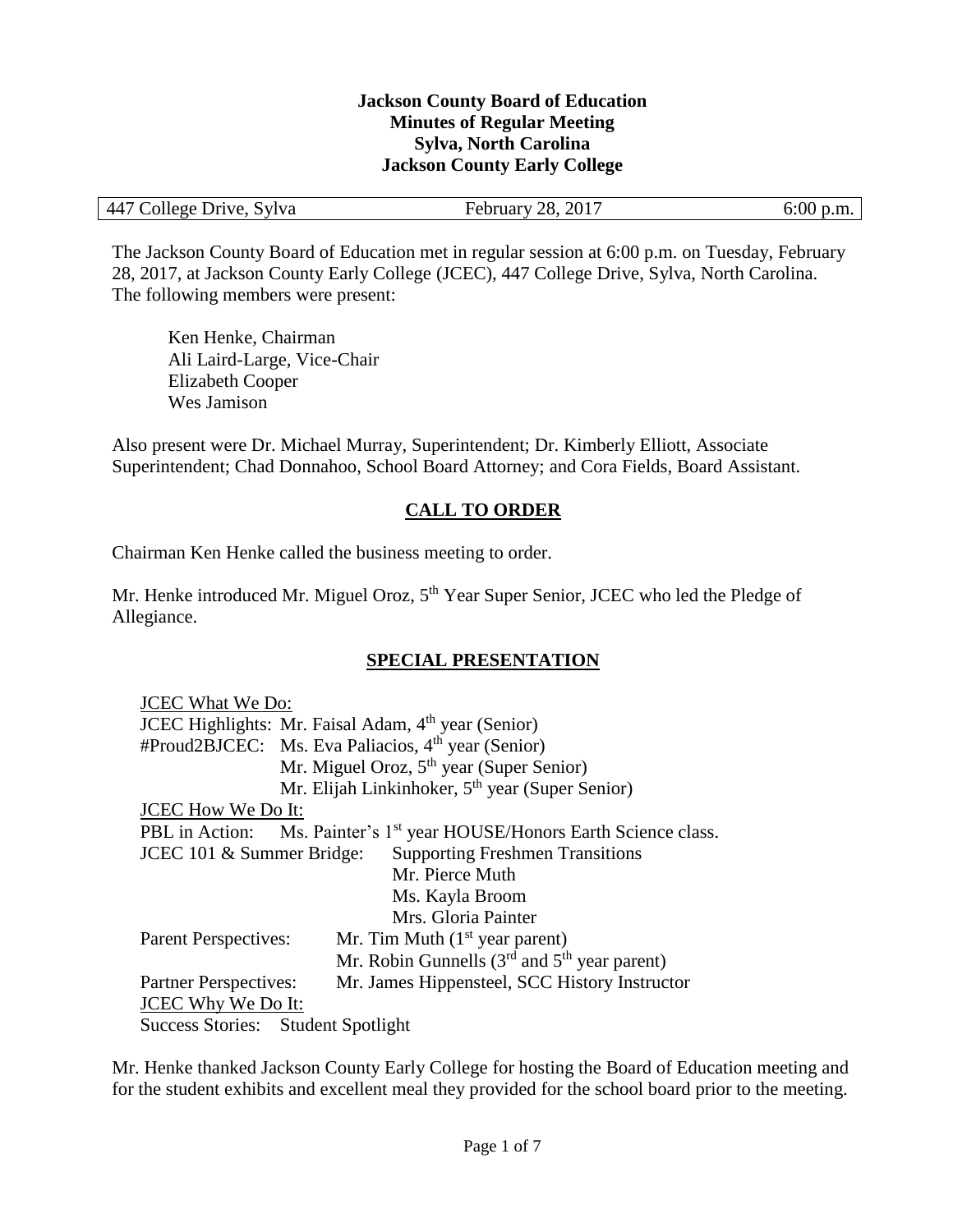### **APPROVAL OF AGENDA**

*Upon a motion by Mrs. Ali Laird-Large and seconded by Mrs. Elizabeth Cooper, the board voted unanimously to approve the Agenda.*

#### **SPECIAL RECOGNITION**

Dr. Murray presented a Certificate of Appreciation to Carol and Jack Hennessee and the Hennessee Foundation for the Scotts Creek Elementary School Playground Grant.

#### **OPEN SESSION FOR PUBLIC COMMENTS**

None.

#### **CONSENT ACTION AGENDA**

**Action:** *Upon a motion by Mrs. Ali Laird-Large and seconded by Mr. Wes Jamison, the board unanimously approved the consent action agenda:*

A. Open Session Minutes of Regular Meeting of January 24, 2017.

#### **INFORMATION AGENDA**

A. **Agenda Item**: Superintendent's Report **Presenter:** Dr. Michael Murray, Superintendent

Dr. Murray reported on the following:

- 1. JCPS participated in the Region 8 Western Regional Science & Engineering Fair, held at WCU. Smokey Mountain Elementary School students, Lela Crowe, Jonathan Ross and Brianna Herndon, placed 1<sup>st</sup> in Chemistry. Smoky Mountain High School student, Eli Costa, placed  $2<sup>nd</sup>$  and received the Engineering & Naval Research Science Award, with honorable mention going to students Amelia Ray and Nick McDonald. Cullowhee Valley Elementary School student Abel Despeaux placed  $2<sup>nd</sup>$ , with honorable mention going to students Dylan Bishop, Caleb Borchelt, Gabe Kinner, Nicki Stephens, Alyssa Crisp, Madelyn Tracy, Carly Hester, Jessie Springer, Kaitlyn Cox and Olivia Rice.
- 2. Smoky Mountain High School teacher, Amanda Clapp, won 1st place for her project for *Samsung Solve for Tomorrow*.
- 3. Dr. Murray shared a copy of a letter from the Blue Ridge School Education Foundation, Inc. written to the Jackson County Board of Commissioners. The letter expresses their support and praise for the Digital Learning program funding and implementation at Blue Ridge Early College.
- 4. Dr. Murray informed the board that the QZAB loans have been approved and expressed his appreciation to the Jackson County Commissioners and BB&T.
- B. **Agenda Item**: Unaudited Financial Summary **Presenter:** Gwen Edwards, Finance Officer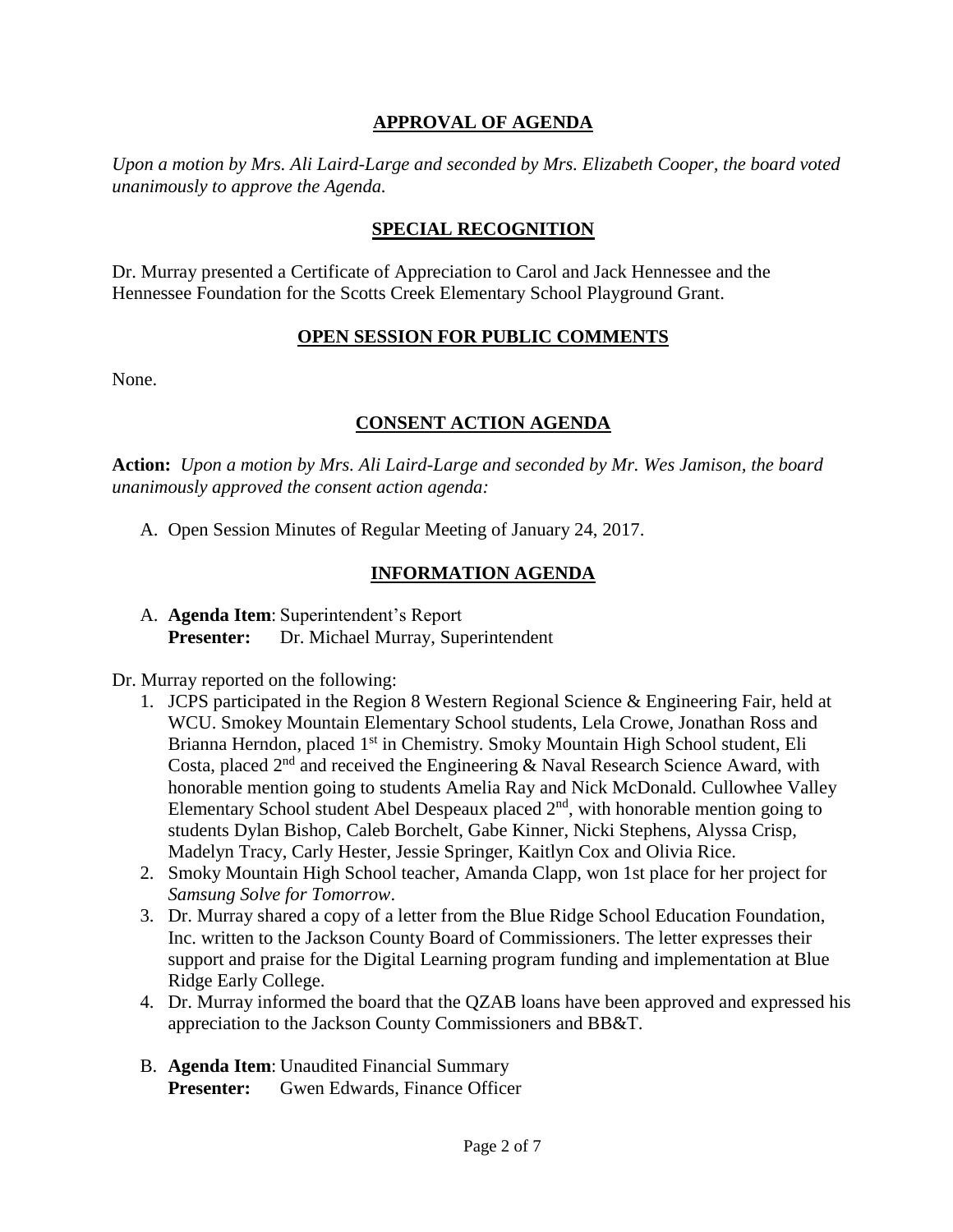Ms. Edwards presented the Unaudited Financial Summary as of February 28, 2017.

# **ACTION AGENDA**

### A. **Agenda Item:**Budget Amendments **Presenter:** Gwen Edwards, Finance Officer

Ms. Edwards asked for approval of budget amendments and transfers for the State Public School Fund, Local Current Expense Fund, Federal Grants Fund, Capital Outlay Fund, and Other Specific Revenue Fund.

**Action**: *Upon a motion by Mrs. Ali Laird-Large and seconded by Mrs. Elizabeth Cooper, the board voted unanimously to approve the budget amendments and transfers to the State Public School Fund, Local Current Expense Fund, Federal Grant Fund, Capital Outlay Fund, and Other Specific Revenue Fund.*

B. **Agenda Item:** Audit Services Contract Approval – Anderson, Smith & Wike, PLLC **Presenter:** Mrs. Gwen Edwards, Finance Officer

Mrs. Edwards presented the Anderson, Smith & Wike, PLLC audit services bid proposal and contract for 2017-2018 and asked for board approval.

**Action**: *Upon a motion by Mrs. Ali Laird-Large and seconded by Mr. Wes Jamison, the board voted unanimously to approve the Anderson, Smith & Wike, PLLC Audit Services Contract for 2017-2018.*

C. **Agenda Item:**Calendar Approval for 2017-2018 **Presenter:** Dr. Kimberly Elliott, Associate Superintendent

Dr. Elliott presented the 2017-2018 school calendars for Smoky Mountain District and Blue Ridge District and asked for board approval.

**Action**: *Upon a motion by Mrs. Ali Laird-Large and seconded by Mrs. Elizabeth Cooper, the board voted unanimously to approve the 2017-2018 Smoky Mountain District and Blue Ridge District school calendars.*

D. **Agenda Item:** QZAB Financing Plan Resolution and Project Completion and Agency Agreement **Presenter:** Dr. Murray, Superintendent

Dr. Murray asked school board attorney, Chad Donnahoo, to explain the QZAB Financing Plan Resolution and Project Completion and Agency Agreement and requested board approval.

**Action**: *Upon a motion by Mrs. Ali Laird-Large and seconded by Mrs. Elizabeth Cooper, the board voted unanimously to approve the QZAB Financing Plan Resolution and Project Completion and Agency Agreement.*

E. **Agenda Item:**Cumberland County Consortium – Medicaid Administrative Claim Program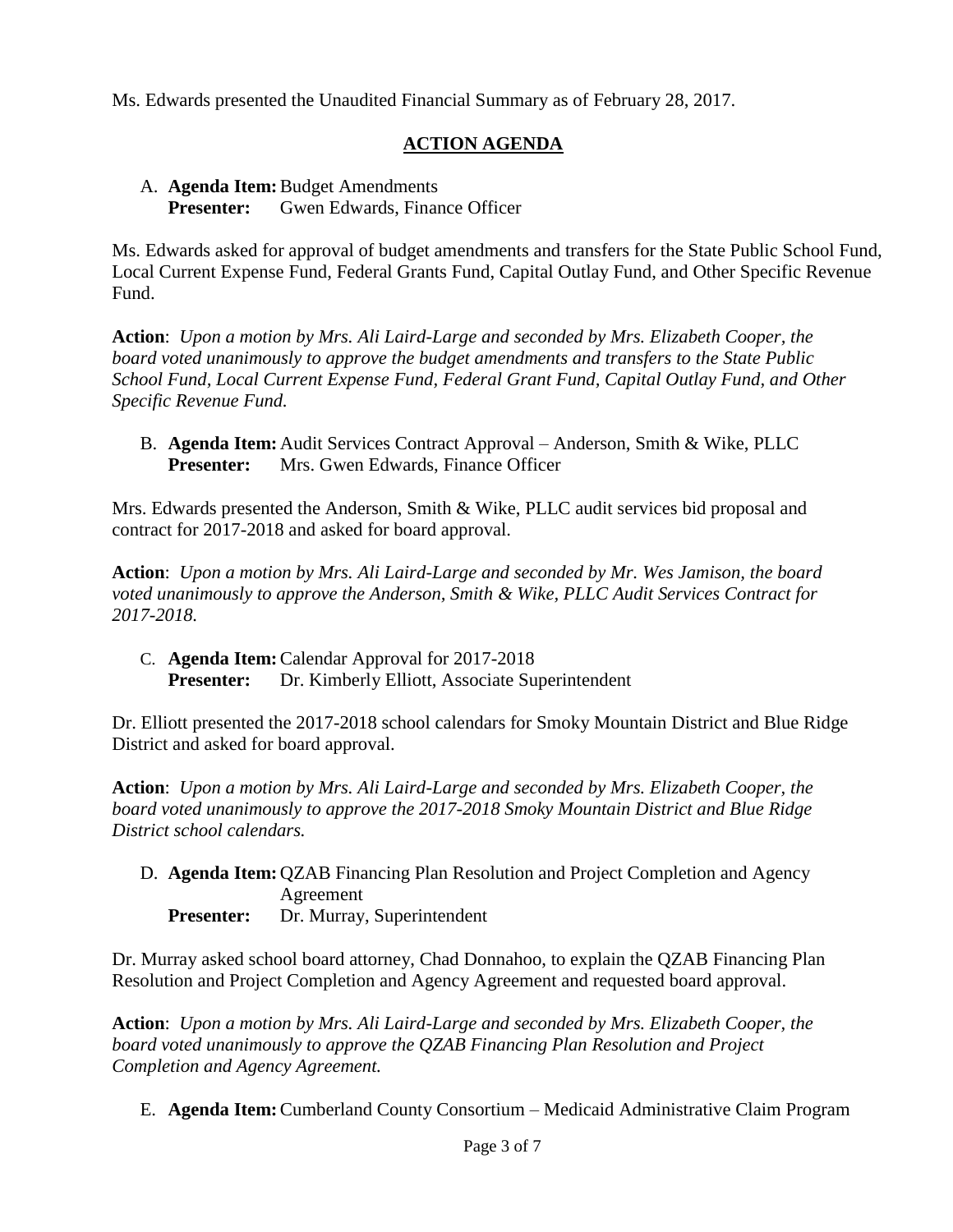Renewal **Presenter:** Dr. Murray, Superintendent

Dr. Murray presented the new participant district renewal agreement with the Cumberland County Consortium for the Medicaid Administrative Claim Program and asked for board approval.

**Action**: *Upon a motion by Mrs. Ali Laird-Large and seconded by Mrs. Elizabeth Cooper, the board voted unanimously to approve the renewal of the Cumberland County Consortium - Medicaid Administrative Claim Program agreement.*

F. **Agenda Item:** K-3 Class Size Resolution **Presenter:** Dr. Elliott, Associate Superintendent

Dr. Elliott presented K-3 Class Size Resolution and asked for board approval.

**Action**: *Upon a motion by Mrs. Ali Laird-Large and seconded by Mr. Wes Jamison, the board voted unanimously to approve the K-3 Class Size Resolution.*

G. **Agenda Item**: Field Trips

**Presenter:** Dr. Michael Murray, Superintendent

- 1. Andy's Trout Farm Smoky Mountain High School, Grades 9-12, Clayton, GA, May 18, 2017, TT 3425.
- 2. Atlantic Beach, Raleigh and Outer Banks Fairview Elementary School, Grade 8, Outer Banks, NC, April 25 to 28, 2017, TT 3374.
- 3. Children's Museum of the Upstate Blue Ridge School, Grade K, Greenville, SC, April 6, 2017, TT 3360.
- 4. Dollywood FES, Grade 5, Sevierville, TN, April 28, 2017, TT 3368.
- 5. Dollywood SMHS, Grades 9-11, Sevierville, TN, May 5, 2017, TT 3422.
- 6. HOSA State Competition at the Koury Center Smoky Mountain High School, Grades 9-12, Greensboro, NC, March 29, 2017 to April 1, 2017, TT 3279.
- 7. NC Science and Engineering Fair Smokey Mountain Elementary School, Grade 7, Raleigh, NC, March 25-26, 2017, TT 3459.
- 8. Ripley's Aquarium Fairview Elementary School, Gatlinburg, TN, Grade 4, April 20-21, 2017, TT 3344.
- 9. Six Flags Over Georgia Smoky Mountain High School, Grades 9-12, Atlanta, GA, April 22, 2017, TT 3330.
- 10. YMCA Camp Greenville Fairview Elementary School, Grade 7, Greenville, SC, March 21 to 23, 2017, TT 3373.

Dr. Murray reviewed the above listed field trip requests and asked for board approval.

**Action**: *Upon a motion by Mrs. Ali Laird-Large and seconded by Mrs. Elizabeth Cooper, the board voted unanimously to approve the above listed field trips.*

H. **Agenda Item:** Policy Updates

**Presenter:** Dr. Michael Murray, Superintendent Policy Updates: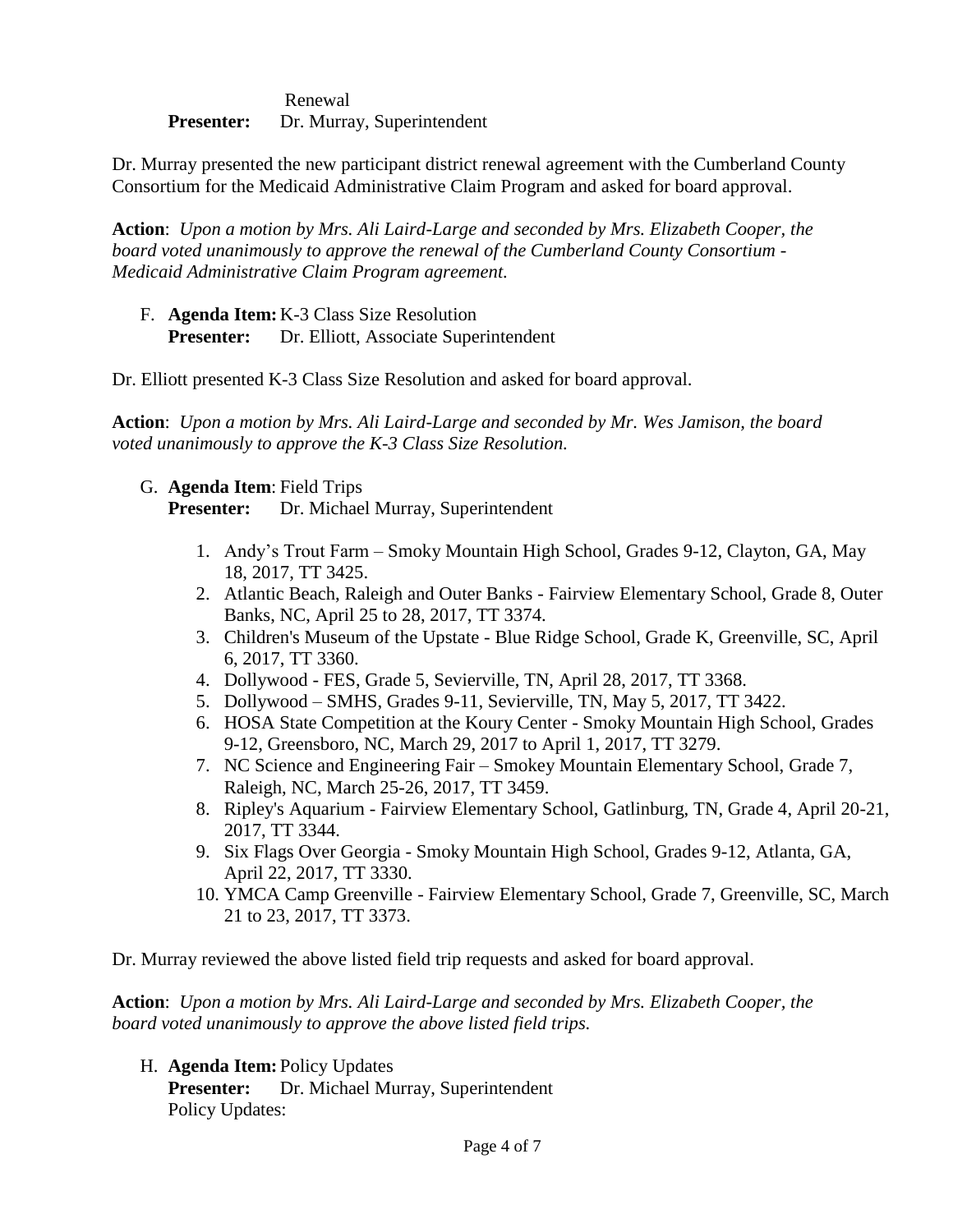- 1. Graduation Requirements (3460)
- 2. Focus on Students (4000)
- 3. Concussion and Head Injury (4270/6145)

Dr. Murray presented the proposed changes to above listed policies and asked for board approval.

**Action**: *Upon a motion by Mrs. Ali Laird-Large and seconded by Mr. Wes Jamison, the board voted unanimously to approve the policy updates as listed above.*

#### **CLOSED SESSION**

*The board unanimously approved a motion by Mrs. Ali Laird-Large and seconded by Mrs. Elizabeth Cooper, to enter into closed session pursuant to G.S. 143.318.11 for the following purposes: under subsection; (a) (1) to prevent the disclosure of privileged or confidential personnel information pursuant to G.S. 115C-319-32 and (a) (3) to discuss matters protected by attorney-client privilege.* 

*Upon a motion by Mrs. Ali Laird-Large and seconded by Mr. Wes Jamison, the board voted unanimously to return to open session.*

### **OPEN SESSION**

# **PERSONNEL ACTION AGENDA**

**Action:** *Upon a motion made by Mrs. Ali Laird-Large and seconded by Mrs. Elizabeth Cooper, the board voted unanimously to approve the personnel agenda as recommended by Dr. Murray. The board unanimously approved the following recommendations:*

#### **Employee Recommendations:**

- 1. Callaham, Lorie School Nutrition Assistant, Fairview Elementary School
- 2. Costa, Leslie Tutor, Cullowhee Valley Elementary School
- 3. Crow, Mariah Activity and Substitute Bus Driver, Smoky Mountain High School
- 4. Davis, Conner Activity Bus Driver, Smoky Mountain High School
- 5. Garber, Brittany Tutor, Cullowhee Valley Elementary School
- 6. Gillett, Tabitha Academic Recovery Teacher, Smokey Mountain Elementary **School**
- 7. Hester, Rebecca Education Diagnostician, JCPS
- 8. Johnson, Lynne Education Diagnostician, JCPS
- 9. McGaha, Edward Activity and School Bus Driver, Cullowhee Valley Elementary **School**
- 10. Melvin, Robert Activity Bus Driver, Smoky Mountain High School
- 11. Myers, Morgan School Nutrition Assistant, Scotts Creek Elementary School
- 12. Norman, Susan Tutor, Cullowhee Valley Elementary School
- 13. Petteys, Nelson Robert LEAP Tutor, Cullowhee United Methodist Church
- 14. Someliana-Lauer, Cameron Tutor, Cullowhee Valley Elementary School
- 15. Wilson, Eric Title 1 Tutor, Fairview Elementary School

#### **Employee Resignations:**

1. Bowers, Brittany – Tutor, Cullowhee Valley Elementary School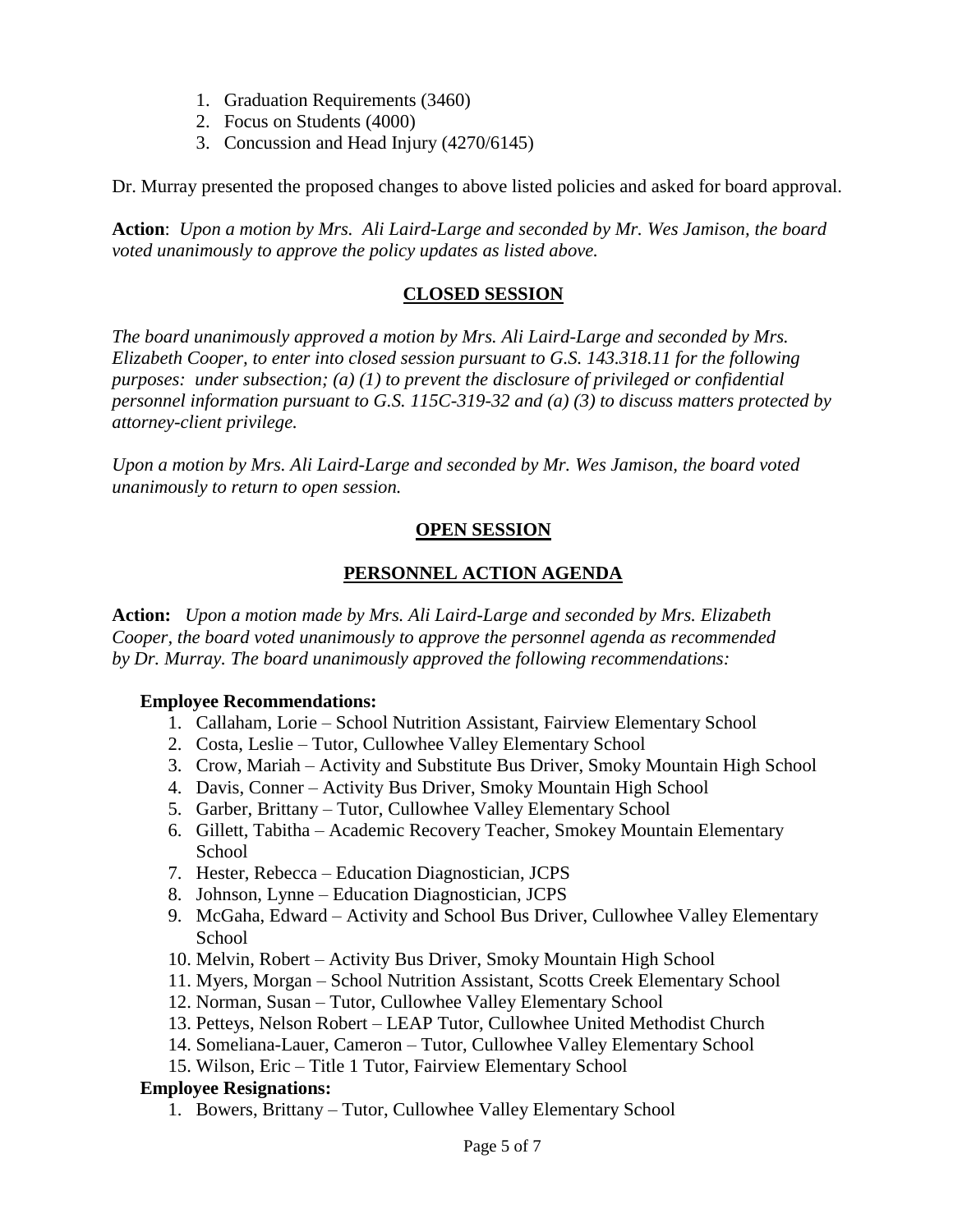- 2. Cogdill, Bessie Bus Monitor, Smokey Mountain Elementary School
- 3. Cohen, Barbara Assistant Principal, Smokey Mountain Elementary School
- 4. Corn, Peggy School Nutrition Assistant, Fairview Elementary School
- 5. Fields, Emily After School Assistant, Scotts Creek Elementary School
- 6. Jackson, Rachel LEAP Tutor, Cullowhee United Methodist Church
- 7. Marshall, Victoria LEAP Tutor, Cullowhee United Methodist Church
- 8. Spivey, Pam EC Teacher, Smoky Mountain High School
- 9. Velasquez, Jenifer LEAP Tutor, Cullowhee United Methodist Church
- 10. Watson, Thomas School Nutrition Assistant, Smokey Mountain Elementary School

#### **Non-Staff Coach Recommendations:**

- 1. Crowe, Claudia Assistant Coach Softball, Fairview Elementary School
- 2. Cunningham, Coleman Assistant Coach Baseball, Fairview Elementary School
- 3. Doolin, Ashley, Assistant Coach Junior Varsity Softball, Smoky Mountain High **School**
- 4. Gillen, Tyler Assistant Coach Baseball, Fairview Elementary School
- 5. Fortner, Katie Assistant Coach Middle School Softball, District-wide
- 6. Hall, John Head Coach Varsity Baseball, Blue Ridge Early College
- 7. Day, Joey Head Coach Middle School Softball, Blue Ridge Early College
- 8. Lewis, Justin Head Coach Softball, Fairview Elementary School
- 9. Phillips, Kevin Assistant Coach Middle School Baseball, Blue Ridge Early College
- 10. Pressley, Mallory Assistant Coach Softball, Cullowhee Valley Elementary School
- 11. Stewart, Alec Assistant Coach Baseball, Scotts Creek Elementary School
- 12. Thomasson, Shelena Assistant Coach Softball, Smokey Mountain Elementary School
- 13. Triplett, Dustin Assistant Coach Track, Smoky Mountain High School
- 14. Vassey, Nicholas Head Coach Baseball, Scotts Creek Elementary School
- 15. Watson, Jason Assistant Coach Varsity Baseball, Blue Ridge Early College
- 16. Wantuch, Courtney Assistant Coach Baseball, Smokey Mountain Elementary **School**

17. Wantuch, Zach – Head Coach Baseball, Smokey Mountain Elementary School

### **Staff Coach Recommendations:**

- 1. Addertion, Chandler Head Coach Baseball, Fairview Elementary School
- 2. Copeland, Heather Assistant Coach Softball, Scotts Creek Elementary School
- 3. Davis, Renay Assistant Coach Middle School Track, District-wide
- 4. Fowler, Cindy Assistant Coach Middle School Softball, Blue Ridge Early College
- 5. Pangle, Alaina Athletic Director Spring 2017, Smokey Mountain Elementary School
- 6. Stewart, Wendy Assistant Coach Varsity Softball, Blue Ridge Early College
- 7. Stiles, Anna Desiree Head Coach Softball, Smokey Mountain Elementary School

### **Employee Separations:**

1. Vibert, Linda – School Nutrition Assistant, Scotts Creek Elementary School

# **ANNOUNCEMENTS**

**The next regularly scheduled business meeting of the Board of Education is March 28, 2017, at 6:00 p.m., at the School of Alternatives, 3770 Skyland Drive, Sylva, North Carolina.**

# **ADJOURNMENT**